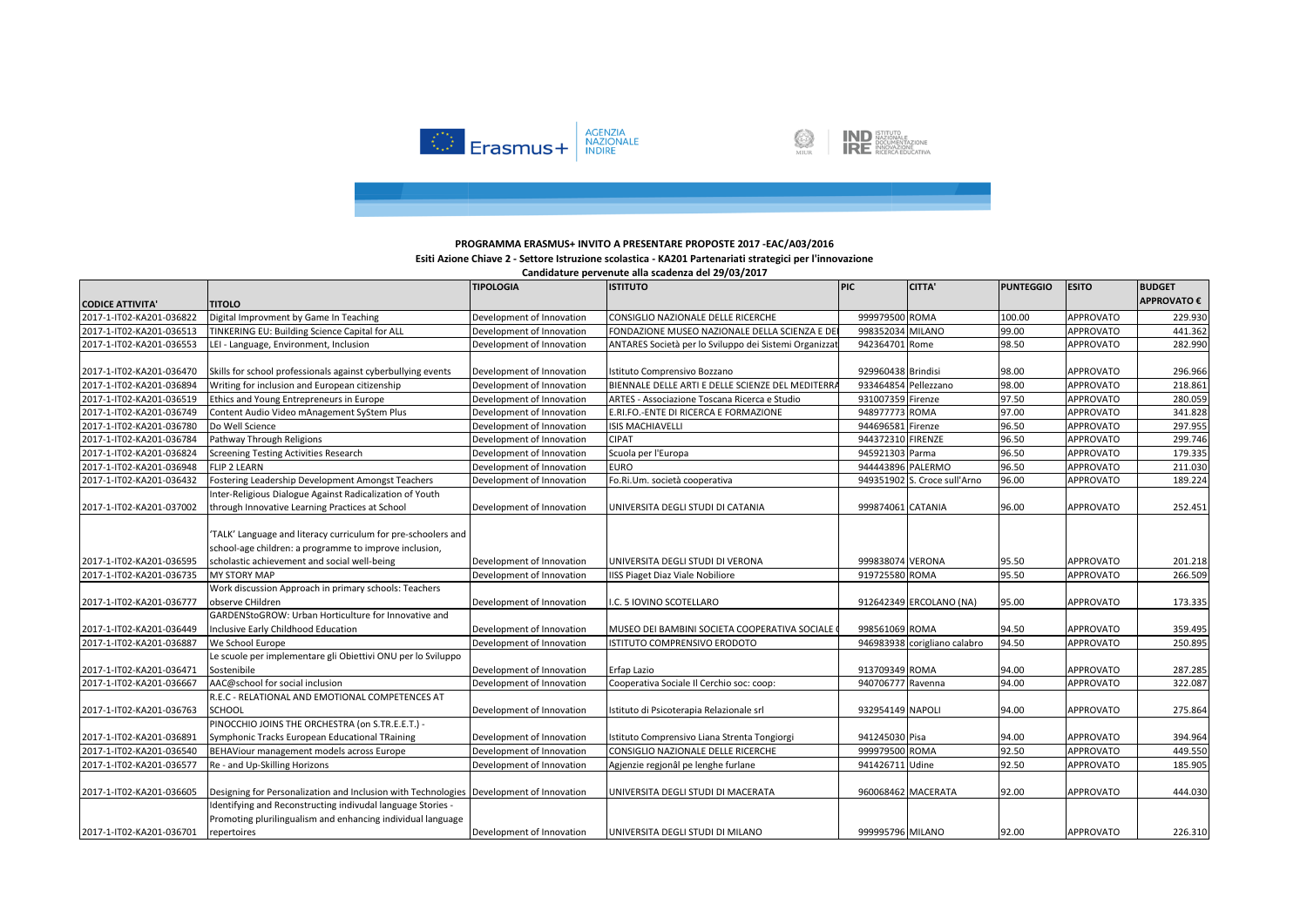

**IND** ISTITUTO<br>DOCUMENTAZIONE<br>**IRE** INNOVAZIONE 

### **PROGRAMMA ERASMUS+ INVITO A PRESENTARE PROPOSTE 2017 -EAC/A03/2016**

### **Esiti Azione Chiave 2 - Settore Istruzione scolastica - KA201 Partenariati strategici per l'innovazione**

|                          |                                                                                                             | <b>TIPOLOGIA</b>          | <b>ISTITUTO</b>                                           | <b>PIC</b>          | <b>CITTA'</b>                     | <b>PUNTEGGIO</b> | <b>ESITO</b>         | <b>BUDGET</b>      |
|--------------------------|-------------------------------------------------------------------------------------------------------------|---------------------------|-----------------------------------------------------------|---------------------|-----------------------------------|------------------|----------------------|--------------------|
| <b>CODICE ATTIVITA'</b>  | <b>TITOLO</b>                                                                                               |                           |                                                           |                     |                                   |                  |                      | <b>APPROVATO €</b> |
|                          | Connecting music schools and orchestras to favor job                                                        |                           |                                                           |                     |                                   |                  |                      |                    |
| 2017-1-IT02-KA201-036792 | placement of students                                                                                       | Development of Innovation | ASSOCIAZIONE MUSICALE BRUNO MADERNA                       | 932255749 FORLI     |                                   | 92.00            | APPROVATO            | 193.253            |
| 2017-1-IT02-KA201-036870 | BLUE TEmPlATE - BLUE TEch PArTnership Education                                                             | Development of Innovation | DISTRETTO LIGURE DELLE TECNOLOGIE MARINE SOCIE            | 971896351 LA SPEZIA |                                   | 92.00            | <b>APPROVATO</b>     | 449.868            |
|                          | Diversity, Equality and inclusion in pre-primary Education and                                              |                           |                                                           |                     |                                   |                  |                      |                    |
| 2017-1-IT02-KA201-036723 | care: a gender perspective                                                                                  | Development of Innovation | PROVINCIA AUTONOMA DI TRENTO                              | 997859662 TRENTO    |                                   | 91.00            | <b>APPROVATO</b>     | 320.879            |
| 2017-1-IT02-KA201-036736 | Cultura e Comunicazione del Gusto                                                                           | Development of Innovation | Istituto Professionale Servizi per l'enogastronomia e l'o |                     | 942535324 Erice - (TRAPANI)       | 91.00            | <b>APPROVATO</b>     | 431.403            |
| 2017-1-IT02-KA201-036535 | CSR spread IN secondary school CLASS                                                                        | Development of Innovation | UNIONE REGIONALE DELLE CAMERE DI COMMERCIO IN             |                     | 999734478 MARGHERA VENEZIA 90.00  |                  | APPROVATO            | 280.935            |
|                          | APPs - Addressing teaching to Prevent cyber-bullying                                                        |                           |                                                           |                     |                                   |                  |                      |                    |
| 2017-1-IT02-KA201-036653 | Phenomenon at Schools                                                                                       | Development of Innovation | ISTITUTO ISTRUZIONE SUPERIORE F.MENGARONI                 | 922298505 PESARO    |                                   | 90.00            | <b>APPROVATO</b>     | 386.815            |
| 2017-1-IT02-KA201-036778 | <b>Green Education for Active Talents</b>                                                                   | Development of Innovation | Eco&Eco economia e ecologia s.r.l.                        | 913760468 BOLOGNA   |                                   | 90.00            | <b>APPROVATO</b>     | 274.421            |
| 2017-1-IT02-KA201-036947 | <b>ENtrepreneurial GAmes for Growing Europeans</b>                                                          | Development of Innovation | Istituto Comprensivo Panicale Tavernelle                  |                     | 919829855 TAVERNELLE              | 89.50            | <b>APPROVATO</b>     | 299.696            |
| 2017-1-IT02-KA201-036817 | Aquatic Life Lab                                                                                            | Development of Innovation | FONDAZIONE ENI ENRICO MATTEI                              | 999771144 MILANO    |                                   | 89.00            | APPROVATO            | 413.151            |
| 2017-1-IT02-KA201-036860 | ProSocial Values                                                                                            | Development of Innovation | ISTITUTO COMPRENSIVO STATALE B. LORENZI FUMANI            | 943897786 FUMANE    |                                   | 88.50            | APPROVATO            | 334.095            |
| 2017-1-IT02-KA201-036610 | Certificazione per la formazione on line degli insegnanti<br>relativa all'apprendimento dei minori migranti | Development of Innovation | UNIVERSITA DEGLI STUDI DI FIRENZE                         | 999895789 Florence  |                                   | 88.00            | <b>LISTA RISERVA</b> |                    |
|                          | DAYLIGHTING RIVERS - SCIENCE EDUCATION FOR CIVIC                                                            |                           |                                                           |                     |                                   |                  |                      |                    |
| 2017-1-IT02-KA201-036968 | <b>ECOLOGY</b>                                                                                              | Development of Innovation | Fondazione Water Right and Energy Foundation Onlus        | 925189105 Firenze   |                                   | 88.00            | LISTA RISERVA        |                    |
| 2017-1-IT02-KA201-036943 | All-Inclusive School                                                                                        | Development of Innovation | IRECOOP EMILIA ROMAGNA SOC. COOP.                         | 943042828 Bologna   |                                   | 87.00            | <b>LISTA RISERVA</b> |                    |
| 2017-1-IT02-KA201-036743 | Enhancing Motivation for Maths in earlY childhood                                                           | Development of Innovation | CONSIGLIO NAZIONALE DELLE RICERCHE                        | 999979500 ROMA      |                                   | 86.00            | <b>LISTA RISERVA</b> |                    |
| 2017-1-IT02-KA201-036961 | Welcome In Kids Inclusion 2.0                                                                               | Development of Innovation | Istituto Comprensivo "Japigia1- Verga"                    | 929507448 Bari      |                                   | 86.00            | <b>LISTA RISERVA</b> |                    |
| 2017-1-IT02-KA201-036835 | A TASTE OF HOME: REDISCOVERING HERITAGE VIA WORK<br><b>BASED LEARNING</b>                                   | Development of Innovation | ISTITUTO DI ISTRUZIONE SUPERIORE "MARIO RAPISARD          |                     | 946427255 PATERNO' (CT)           | 85.50            | <b>RESPINTO</b>      |                    |
|                          |                                                                                                             |                           |                                                           |                     |                                   |                  |                      |                    |
| 2017-1-IT02-KA201-036946 | Preventing Radicalism through Critical Thinking Competences                                                 | Development of Innovation | CENTRO PER LO SVILUPPO CREATIVO DANILO DOLCI              | 944654774 PALERMO   |                                   | 85.50            | <b>RESPINTO</b>      |                    |
|                          | FRAME - ICT methodologies FoR developing Alliances                                                          |                           |                                                           |                     |                                   |                  |                      |                    |
| 2017-1-IT02-KA201-036963 | between schools and faMilies with autistic childrEn                                                         | Development of Innovation | TRIFOGLIO Cooperativa Sociale Onlus                       | 945602270 Andria    |                                   | 85.50            | <b>RESPINTO</b>      |                    |
| 2017-1-IT02-KA201-036561 | School Gardens                                                                                              | Development of Innovation | Scuola secondaria di 1º grado "Rocca-Bovio-Palumbo"       | 915284532 Trani     |                                   | 85.00            | <b>RESPINTO</b>      |                    |
| 2017-1-IT02-KA201-036769 | Matematica e Scienze per la Vita                                                                            | Development of Innovation | UNIVERSITA DEGLI STUDI DI SALERNO                         |                     | 999899184 FISCIANO SA             | 85.00            | <b>RESPINTO</b>      |                    |
| 2017-1-IT02-KA201-036839 | Blind children experience Mathematics                                                                       | Development of Innovation | UNIVERSITA DEGLI STUDI DI PERUGIA                         | 999846319 PERUGIA   |                                   | 85.00            | <b>RESPINTO</b>      |                    |
| 2017-1-IT02-KA201-037003 | HUES - tHrough yoUr EyeS                                                                                    | Development of Innovation | ISTITUTO SUPERIORE DI SANITA                              | 999978821           | <b>ROMA</b>                       | 85.00            | <b>RESPINTO</b>      |                    |
| 2017-1-IT02-KA201-036740 | Children's Voices for a new human Space                                                                     | Development of Innovation | UNIVERSITA DEGLI STUDI DI PALERMO                         | 999734284 PALERMO   |                                   | 84.50            | <b>RESPINTO</b>      |                    |
|                          | E-Compass. Entrepreneurial Competences Assessment at                                                        |                           |                                                           |                     |                                   |                  |                      |                    |
| 2017-1-IT02-KA201-036635 | School                                                                                                      | Development of Innovation | Istituto Comprensivo Fontanile Anagnino                   | 948201191 ROMA      |                                   | 84.00            | <b>RESPINTO</b>      |                    |
| 2017-1-IT02-KA201-036685 | CONTR'ADDICTIONS                                                                                            | Development of Innovation | <b>ISTITUTO CROCE BIANCA</b>                              |                     | 920690633 SAN SEVERINO MARC 84.00 |                  | <b>RESPINTO</b>      |                    |
| 2017-1-IT02-KA201-036785 | Intercultural digital narratives                                                                            | Development of Innovation | UNIVERSITA DEGLI STUDI DI ROMA LA SAPIENZA                | 999987745 ROMA      |                                   | 84.00            | <b>RESPINTO</b>      |                    |
| 2017-1-IT02-KA201-036641 | Colture, Cibi e Culture del Mediterraneo                                                                    | Development of Innovation | LICEO GINNASIO ARISTOSSENO                                | 940840928 TARANTO   |                                   | 83.00            | <b>RESPINTO</b>      |                    |
|                          | INTEREST: Interdependence and relationships ehanced                                                         |                           |                                                           |                     |                                   |                  |                      |                    |
| 2017-1-IT02-KA201-036831 | through social technology                                                                                   | Development of Innovation | UNIVERSITA DEGLI STUDI DI NAPOLI FEDERICO II.             | 999976590 NAPOLI    |                                   | 83.00            | <b>RESPINTO</b>      |                    |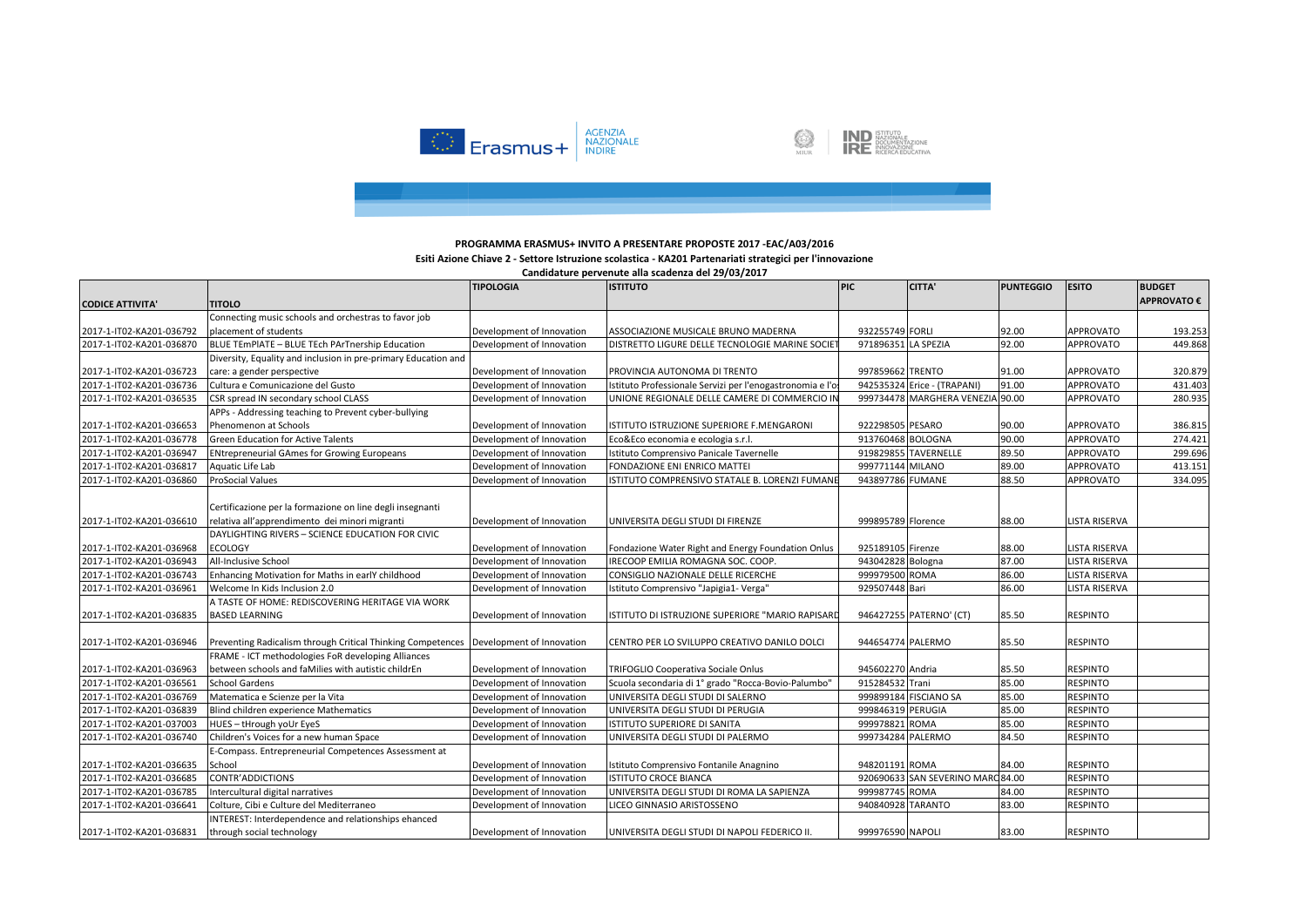

**IND** ISTITUTO<br>DOCUMENTAZIONE<br>**IRE** INNOVAZIONE Ø

## **PROGRAMMA ERASMUS+ INVITO A PRESENTARE PROPOSTE 2017 -EAC/A03/2016**

### **Esiti Azione Chiave 2 - Settore Istruzione scolastica - KA201 Partenariati strategici per l'innovazione**

|                          |                                                                              | <b>TIPOLOGIA</b>          | <b>ISTITUTO</b>                                          | <b>PIC</b>            | <b>CITTA'</b>                 | <b>PUNTEGGIO</b> | <b>ESITO</b>    | <b>BUDGET</b>      |
|--------------------------|------------------------------------------------------------------------------|---------------------------|----------------------------------------------------------|-----------------------|-------------------------------|------------------|-----------------|--------------------|
| <b>CODICE ATTIVITA'</b>  | <b>TITOLO</b>                                                                |                           |                                                          |                       |                               |                  |                 | <b>APPROVATO €</b> |
| 2017-1-IT02-KA201-036892 | TAckling Bullying through commUnity Learning pAths                           | Development of Innovation | ISTITUTO MAGISTRALE STATALE GIORDANO BRUNO               | 913010561 ROMA        |                               | 83.00            | <b>RESPINTO</b> |                    |
|                          | Educational robotics driven coping mechanism for                             |                           |                                                          |                       |                               |                  |                 |                    |
|                          | traumatised refugee children via peer learning classroom                     |                           |                                                          |                       |                               |                  |                 |                    |
| 2017-1-IT02-KA201-036683 | collaboration                                                                | Development of Innovation | COOPERATIVA SOCIALE IL LABORATORIO                       | 912982625 GENOVA      |                               | 82.50            | <b>RESPINTO</b> |                    |
| 2017-1-IT02-KA201-036651 | POEM: Performing Online Experiments on steM                                  | Development of Innovation | UNIVERSITA DEL SALENTO                                   | 999863585 LECCE       |                               | 82.00            | <b>RESPINTO</b> |                    |
| 2017-1-IT02-KA201-036972 | The new Promised Land                                                        | Development of Innovation | I.I.S. "A. RIGHI"                                        |                       | 940991472 CERIGNOLA           | 82.00            | <b>RESPINTO</b> |                    |
| 2017-1-IT02-KA201-036566 | MATE: Maths Abilities Triggered in Europe                                    | Development of Innovation | PIA FONDAZIONE DI VALLE CAMONICA ONLUS                   | 913880651 MALEGNO     |                               | 81.50            | <b>RESPINTO</b> |                    |
| 2017-1-IT02-KA201-036725 | WILD! The Wild Garden for Learning and Development                           | Development of Innovation | Studio Naturalistico Hyla s.n.c. di Spilinga C. & C.     |                       | 931840395 Tuoro sul Trasimeno | 81.50            | <b>RESPINTO</b> |                    |
| 2017-1-IT02-KA201-036798 | APP to LEarn SIGN languageS                                                  | Development of Innovation | CONSIGLIO NAZIONALE DELLE RICERCHE                       | 999979500 ROMA        |                               | 81.00            | <b>RESPINTO</b> |                    |
| 2017-1-IT02-KA201-036658 | Diversify to enhance multiple intelligences                                  | Development of Innovation | Istituto Comprensivo "Via Mar dei Caraibi"               | 946744251 Roma        |                               | 80.50            | <b>RESPINTO</b> |                    |
| 2017-1-IT02-KA201-036950 | Sustainable and Open School                                                  | Development of Innovation | I.S.I.S. ZENALE e BUTINONE                               | 943192790 treviglio   |                               | 80.50            | <b>RESPINTO</b> |                    |
| 2017-1-IT02-KA201-036435 | COMUNICAZIONE IN REALTA' VIRTUALE                                            | Development of Innovation | ISTITUTO TECNICO STATALE "TITO ACERBO"                   | 945738846 PESCARA     |                               | 80.00            | <b>RESPINTO</b> |                    |
|                          | Support teachers, educators and parents for bilingual                        |                           |                                                          |                       |                               |                  |                 |                    |
| 2017-1-IT02-KA201-036897 | language development                                                         | Development of Innovation | UNIVERSITA DEGLI STUDI DI ROMA LA SAPIENZA               | 999987745 ROMA        |                               | 80.00            | <b>RESPINTO</b> |                    |
| 2017-1-IT02-KA201-036491 | LEarning Sciences and Maths in Online environment                            | Development of Innovation | <b>TOPNETWORK SPA</b>                                    | 948734691 ROMA        |                               | 79.50            | <b>RESPINTO</b> |                    |
| 2017-1-IT02-KA201-036754 | Start up school                                                              | Development of Innovation | I.C.INNOCENZO IX                                         | 943171838 Baceno      |                               | 79.50            | <b>RESPINTO</b> |                    |
|                          |                                                                              |                           |                                                          |                       |                               |                  |                 |                    |
|                          | educataMENTE - EDUCATional Activities to foster the                          |                           |                                                          |                       |                               |                  |                 |                    |
|                          | development of MEdia literacy and critical thiNking Through                  |                           |                                                          |                       |                               |                  |                 |                    |
| 2017-1-IT02-KA201-036969 | participatory and collaborative mEthodologies                                | Development of Innovation | SOCIETA' COOPERATIVA SOCIALE CAMELOT A R.L. CON          |                       | 936374951 FERRARA FE          | 79.50            | <b>RESPINTO</b> |                    |
| 2017-1-IT02-KA201-036820 | Worth it: learn and eat!                                                     | Development of Innovation | Istituto di Istruzione Superiore di Stato "Andrea Manter | 948229127 Brescia     |                               | 79.00            | <b>RESPINTO</b> |                    |
| 2017-1-IT02-KA201-036951 | We4Job                                                                       | Development of Innovation | Istituto Tecnico Industriale G. OMAR                     | 946007633 Novara      |                               | 79.00            | <b>RESPINTO</b> |                    |
|                          | European model to prevent violent extremism among                            |                           |                                                          |                       |                               |                  |                 |                    |
| 2017-1-IT02-KA201-036861 | students                                                                     | Development of Innovation | SAVE THE CHILDREN ITALIA ONLUS ASSOCIAZIONE              | 937432251 ROMA        |                               | 78.50            | <b>RESPINTO</b> |                    |
| 2017-1-IT02-KA201-036768 | From Knowledge to Music to Knowledge                                         | Development of Innovation | C.D."Teresa Di Calcutta"                                 | 944785239 Tremestieri |                               | 77.00            | <b>RESPINTO</b> |                    |
| 2017-1-IT02-KA201-036833 | Make a difference in dealing with differences                                | Development of Innovation | ASSOCIAZIONE ITALIANA SOCI COSTRUTTORI IBO ITALIA        | 948048513 FERRARA     |                               | 77.00            | <b>RESPINTO</b> |                    |
| 2017-1-IT02-KA201-036665 | E.T.: Education to Talent                                                    | Development of Innovation | Casa Generalizia Pia Società Torinese S. Giuseppe - sede | 919835190 Oderzo      |                               | 76.00            | <b>RESPINTO</b> |                    |
|                          | ALCINOO - Active Learning for a global Citizenship In a New                  |                           |                                                          |                       |                               |                  |                 |                    |
| 2017-1-IT02-KA201-036531 | schOOl                                                                       | Development of Innovation | Organization for International KOoperation and Solidar   | 946825149 Udine       |                               | 75.00            | <b>RESPINTO</b> |                    |
|                          | A modern approach to enhance creativity and                                  |                           |                                                          |                       |                               |                  |                 |                    |
| 2017-1-IT02-KA201-036600 | entrepreneurship at school to nurture talents.                               | Development of Innovation | Istituto d'Istruzione Superiore Ciuffelli - Einaudi      | 945864655 Todi        |                               | 74.00            | <b>RESPINTO</b> |                    |
| 2017-1-IT02-KA201-036567 | CPA: Children Protection Alliance                                            | Development of Innovation | Specchio Magico Cooperativa Sociale ONLUS                |                       | 948848569 Monte Marenzo       | 73.50            | <b>RESPINTO</b> |                    |
| 2017-1-IT02-KA201-036869 | STEAM4LIFE                                                                   | Development of Innovation | Istituto di Istruzione Superiore "G.Galilei"             | 942972891 Crema       |                               | 73.00            | <b>RESPINTO</b> |                    |
| 2017-1-IT02-KA201-036964 | <b>STEMachines Project</b>                                                   | Development of Innovation | Liceo Scientifico Statale "Francesco Redi" - Arezzo      | 940350690 Arezzo      |                               | 73.00            | <b>RESPINTO</b> |                    |
| 2017-1-IT02-KA201-036644 | New Educational Tools on Sustainability                                      | Development of Innovation | <b>CONSORZIO IPASS SCARL</b>                             | 952659117 LECCE       |                               | 72.00            | <b>RESPINTO</b> |                    |
| 2017-1-IT02-KA201-036945 | LEARN2LEARN                                                                  | Development of Innovation | UNIVERSITA DEGLI STUDI DEL PIEMONTE ORIENTALE A          | 999905392 VERCELLI    |                               | 72.00            | <b>RESPINTO</b> |                    |
| 2017-1-IT02-KA201-036952 | Sing to Improve Enjoy to Learn                                               | Development of Innovation | Istituto Comprensivo Cena                                | 948137462 Cerveteri   |                               | 72.00            | <b>RESPINTO</b> |                    |
|                          |                                                                              |                           |                                                          |                       |                               |                  |                 |                    |
|                          | 2017-1-IT02-KA201-036889 Consapevolezza ambientale: la 9a Competenza Chiave? | Development of Innovation | ISTITUTO FORMAZIONE OPERATORI AZIENDALI                  |                       | 944733441 REGGIO EMILIA       | 71.50            | <b>RESPINTO</b> |                    |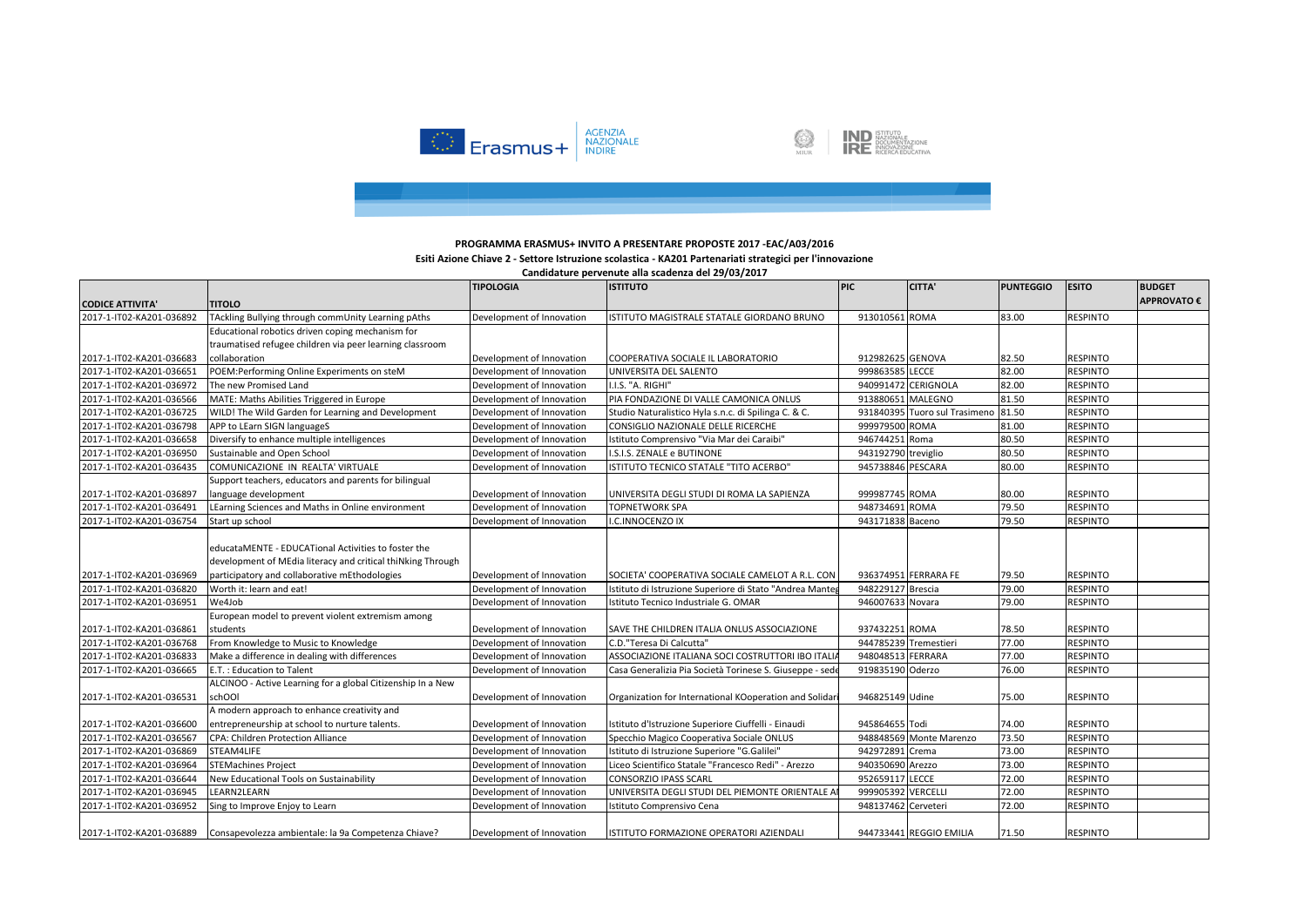

**IND** ISTITUTO<br>DOCUMENTAZIONE<br>**IRE** INNOVAZIONE 



# **Esiti Azione Chiave 2 - Settore Istruzione scolastica - KA201 Partenariati strategici per l'innovazione**

|                          |                                                                                        | <b>TIPOLOGIA</b>          | <b>ISTITUTO</b>                                          | PIC                   | CITTA'                             | <b>PUNTEGGIO</b> | <b>ESITO</b>    | <b>BUDGET</b>      |
|--------------------------|----------------------------------------------------------------------------------------|---------------------------|----------------------------------------------------------|-----------------------|------------------------------------|------------------|-----------------|--------------------|
| <b>CODICE ATTIVITA'</b>  | <b>TITOLO</b>                                                                          |                           |                                                          |                       |                                    |                  |                 | <b>APPROVATO €</b> |
| 2017-1-IT02-KA201-036893 | Storytelling Ancient Roman Traces up to Europe                                         | Development of Innovation | Liceo Scientifico Statale "G. Siani"                     | 945924019 Aversa (CE) |                                    | 71.50            | <b>RESPINTO</b> |                    |
|                          |                                                                                        |                           |                                                          |                       |                                    |                  |                 |                    |
| 2017-1-IT02-KA201-036593 | All Included: Leading and Managing Inclusive Education                                 | Development of Innovation | UNIVERSITA DELLA CALABRIA                                |                       | 999863391 ARCAVACATA DI RENI 70.50 |                  | <b>RESPINTO</b> |                    |
| 2017-1-IT02-KA201-036944 | Management Game for Future European Managers                                           | Development of Innovation | ISIS "Edith Stein" Gavirate                              | 948912104 GAVIRATE    |                                    | 70.50            | <b>RESPINTO</b> |                    |
|                          |                                                                                        |                           |                                                          |                       |                                    |                  |                 |                    |
|                          | VITA DA FAVOLA: uno strumento innovativo di educazione                                 |                           |                                                          |                       |                                    |                  |                 |                    |
| 2017-1-IT02-KA201-036584 | non formale per l'inclusione sociale nelle scuole                                      | Development of Innovation | STRANAIDEA Società Cooperativa Sociale Impresa Socia     | 946589439 TORINO      |                                    | 69.50            | <b>RESPINTO</b> |                    |
| 2017-1-IT02-KA201-036722 | STEM4SCHOOLS                                                                           | Development of Innovation | FONDAZIONE MUSEO CIVICO DI ROVERETO                      | 925688558 ROVERETO    |                                    | 69.50            | <b>RESPINTO</b> |                    |
|                          |                                                                                        |                           |                                                          |                       |                                    |                  |                 |                    |
| 2017-1-IT02-KA201-036965 | TOGETHER FOR A MORE ACTIVE EUROPEAN CITIZENSHIP                                        | Development of Innovation | Rete Scuole Europa                                       | 912745169 La Spezia   |                                    | 68.50            | <b>RESPINTO</b> |                    |
|                          | Promoting architectural education and community                                        |                           |                                                          |                       |                                    |                  |                 |                    |
| 2017-1-IT02-KA201-036680 | engagement in children's lives                                                         | Development of Innovation | PRISM - PROMOZIONE INTERNAZIONALE SICILIA - MON          | 947328191 ENNA EN     |                                    | 68.00            | <b>RESPINTO</b> |                    |
| 2017-1-IT02-KA201-036688 | Flexible Learning Environment for Inclusion                                            | Development of Innovation | UNIVERSITA DEGLI STUDI DI PERUGIA                        | 999846319 PERUGIA     |                                    | 68.00            | <b>RESPINTO</b> |                    |
| 2017-1-IT02-KA201-036838 | St.E.P.-Storytelling Executive Programme                                               | Development of Innovation | Istituto Salesiano Don Bosco                             | 912926462 Verona      |                                    | 68.00            | <b>RESPINTO</b> |                    |
|                          | C.H.a.N.G.E. - Culture, Heritage and Narrability to Generate                           |                           |                                                          |                       |                                    |                  |                 |                    |
| 2017-1-IT02-KA201-036871 | Emotions                                                                               | Development of Innovation | Liceo Classico annesso al Convitto Nazionale P. Colletta | 912823351 AVELLINO    |                                    | 68.00            | <b>RESPINTO</b> |                    |
| 2017-1-IT02-KA201-036670 | Advanced Reading Comprehension for All                                                 | Development of Innovation | CONSIGLIO NAZIONALE DELLE RICERCHE                       | 999979500 ROMA        |                                    | 67.00            | <b>RESPINTO</b> |                    |
|                          |                                                                                        |                           |                                                          |                       |                                    |                  |                 |                    |
| 2017-1-IT02-KA201-036896 | Modernity and Ambivalence Cyberbullying in the Digital Age   Development of Innovation |                           | ASSOCIAZIONE LEPIDO ROCCO                                |                       | 950972384 MOTTA DI LIVENZA         | 66.00            | <b>RESPINTO</b> |                    |
| 2017-1-IT02-KA201-036657 | ME. for YOU. MEntoring for YOUng people                                                | Development of Innovation | Terremondo cooperativa sociale arl                       | 939846096 Torino      |                                    | 65.00            | <b>RESPINTO</b> |                    |
|                          | AMULETS - Amulets, European Identities, Cultures and                                   |                           |                                                          |                       |                                    |                  |                 |                    |
| 2017-1-IT02-KA201-036949 | Traditions                                                                             | Development of Innovation | UNIVERSITA DEGLI STUDI DI MODENA E REGGIO EMILI          | 999840887 MODENA      |                                    | 64.00            | <b>RESPINTO</b> |                    |
| 2017-1-IT02-KA201-036660 | <b>COMMON ROOTS</b>                                                                    | Development of Innovation | I.I.S. Franchetti Salviani                               |                       | 943622694 Citta' di Castello       | 63.50            | <b>RESPINTO</b> |                    |
|                          |                                                                                        |                           |                                                          |                       |                                    |                  |                 |                    |
|                          | Discovering and comparing local cultural heritage through                              |                           |                                                          |                       |                                    |                  |                 |                    |
| 2017-1-IT02-KA201-036661 | problem-solving activities, putting STEAM on the map.                                  | Development of Innovation | UNIVERSITA DEGLI STUDI ROMA TRE                          | 999866107 ROMA        |                                    | 63.50            | <b>RESPINTO</b> |                    |
|                          | Training In MOdE: i beni culturali e la scuola, buone pratiche                         |                           |                                                          |                       |                                    |                  |                 |                    |
| 2017-1-IT02-KA201-036534 | in Europa                                                                              | Development of Innovation | LICEO ARTISTICO-ISTITUTO STATALE D'ARTE GAETANO          |                       | 945236580 REGGIO EMILIA            | 62.00            | <b>RESPINTO</b> |                    |
|                          |                                                                                        |                           |                                                          |                       |                                    |                  |                 |                    |
| 2017-1-IT02-KA201-036808 | the SCIETOONS@2020: Arts and ICT for Science Education                                 | Development of Innovation | LHYRIO                                                   | 948303914 LATINA      |                                    | 62.00            | <b>RESPINTO</b> |                    |
| 2017-1-IT02-KA201-036646 | Protecting Human Rights In the Social MediA                                            | Development of Innovation | FONDAZIONE HALLGARTEN-FRANCHETTI CENTRO STUI             |                       | 945613716 CITTA DI CASTELLO        | 61.50            | <b>RESPINTO</b> |                    |
| 2017-1-IT02-KA201-036971 | <b>Breaking School</b>                                                                 | Development of Innovation | <b>ASAD Cooperativa Sociale</b>                          | 947053681 Perugia     |                                    | 60.50            | <b>RESPINTO</b> |                    |
| 2017-1-IT02-KA201-036539 | PINOCCHIO SYLLABUS                                                                     | Development of Innovation | ISTITUTO DI ISTRUZIONE SUPERIORE "DE TITTA-FERMI         | 944332249 LANCIANO    |                                    | 60.00            | <b>RESPINTO</b> |                    |
|                          | CReating inclusion against Early school leaving With                                   |                           |                                                          |                       |                                    |                  |                 |                    |
| 2017-1-IT02-KA201-036672 | participatory video                                                                    | Development of Innovation | FONDAZIONE HALLGARTEN-FRANCHETTI CENTRO STUD             |                       | 945613716 CITTA DI CASTELLO        | 59.00            | <b>RESPINTO</b> |                    |
| 2017-1-IT02-KA201-036966 | <b>BUBBLE</b>                                                                          | Development of Innovation | TIBER UMBRIA COMETT EDUCATION PROGRAMME                  | 997384459 PERUGIA     |                                    | 58.00            | <b>RESPINTO</b> |                    |
| 2017-1-IT02-KA201-036776 | I like doing well at school                                                            | Development of Innovation | Associazione Proxxima                                    | 931478391 Milano      |                                    | 57.00            | <b>RESPINTO</b> |                    |
|                          | SBAM - Stop Bullying: Awareness and education and inclusion                            |                           |                                                          |                       |                                    |                  |                 |                    |
| 2017-1-IT02-KA201-036832 | Methodologies                                                                          | Development of Innovation | COOPERATIVA SOCIALE CENTRO RICERCHE INTERVENTI           | 940147766 BARI        |                                    | 56.50            | <b>RESPINTO</b> |                    |